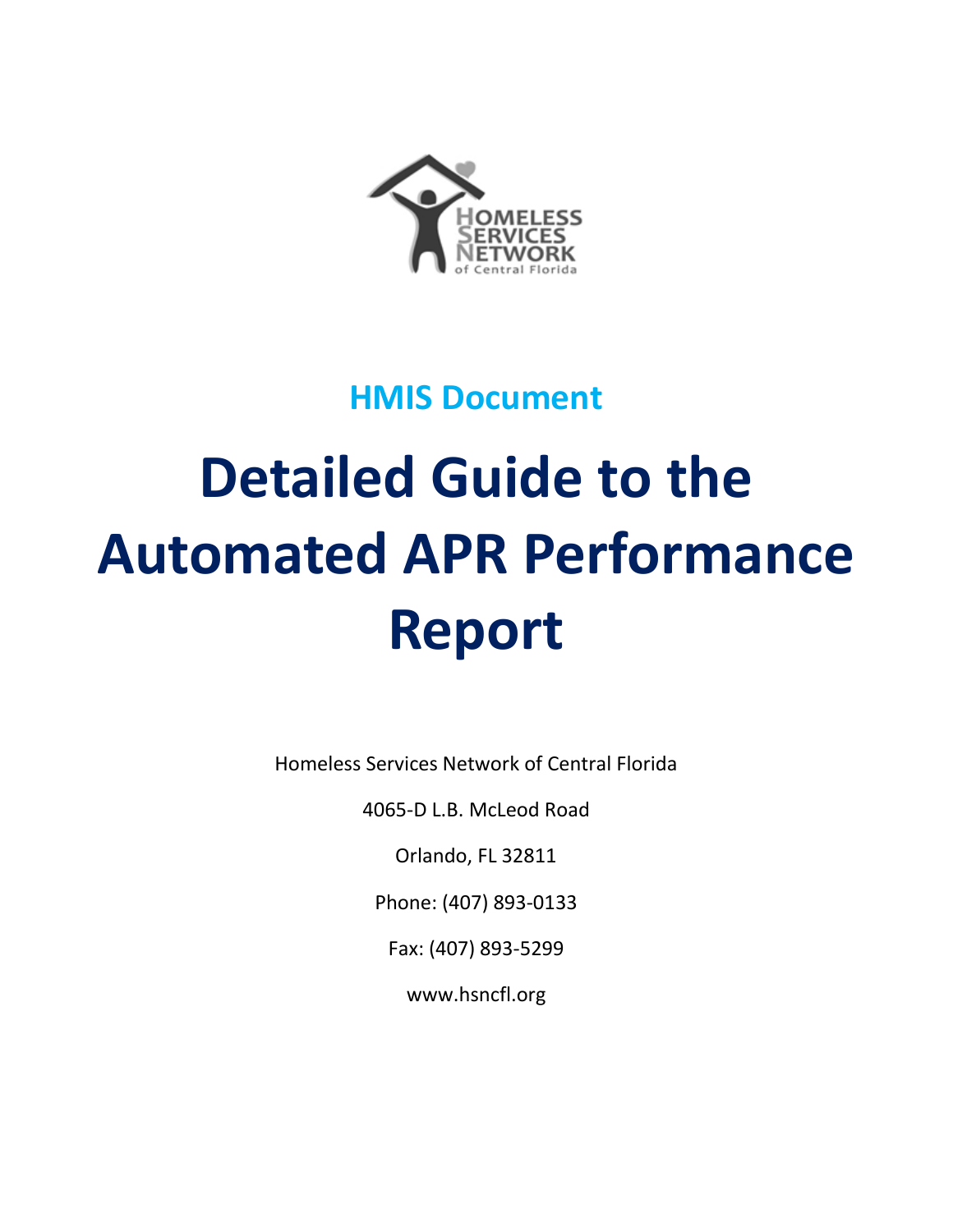

# **Table of Contents**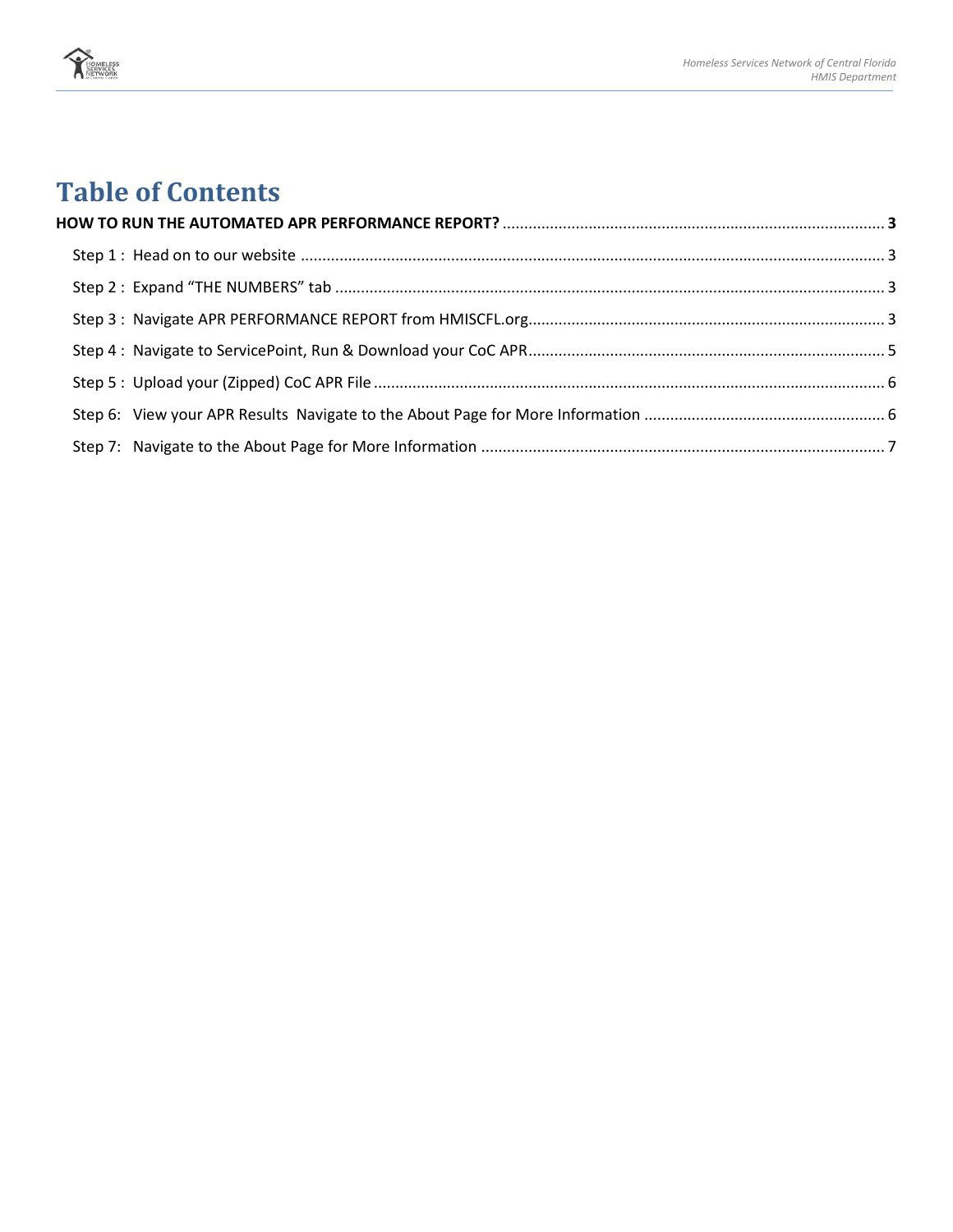

# **HOW TO RUN CoC APR?**

\*\*Refer the Guide to Running a CoC APR

## **HOW TO RUN THE AUTOMATED APR PERFORMANCE REPORT?**

\*\*Refer the Guide to Running the Automated APR Performance Report

# **HOW TO ANALYZE AND UNDERSTAND DATA ON THE AUTOMATED APR PERFORMANCE REPORT?**

Once the user has completed the following process:

- Running a CoC APR on ServicePoint, and
- Running the Automated tool on the CoC APR

The user can now try to understand the data been presented by the automated tool using this guide.

(Note: It would be helpful if the user keeps a copy of the APR and the populated automation tool side-by-side while referring to the guide)

#### **Basic Navigation Controls**

In this section we see how one could interact with the graphs by just simply hovering the mouse cursor over the graphs. While hovering over a graph, an option bar appears on the right top corner of a graph.

The highlighted items in the option bar are useful to the users. The uses of each of these options are described below:

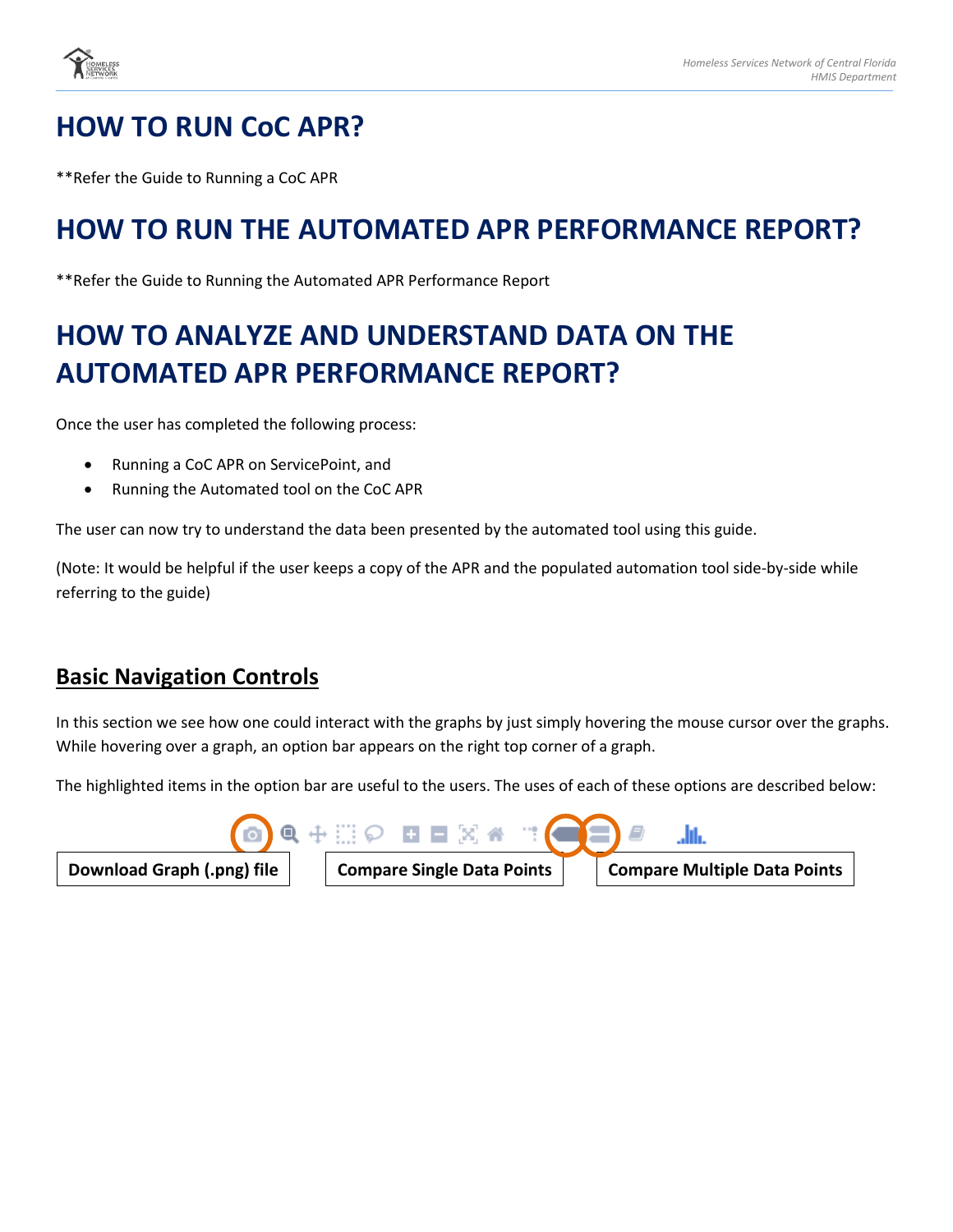

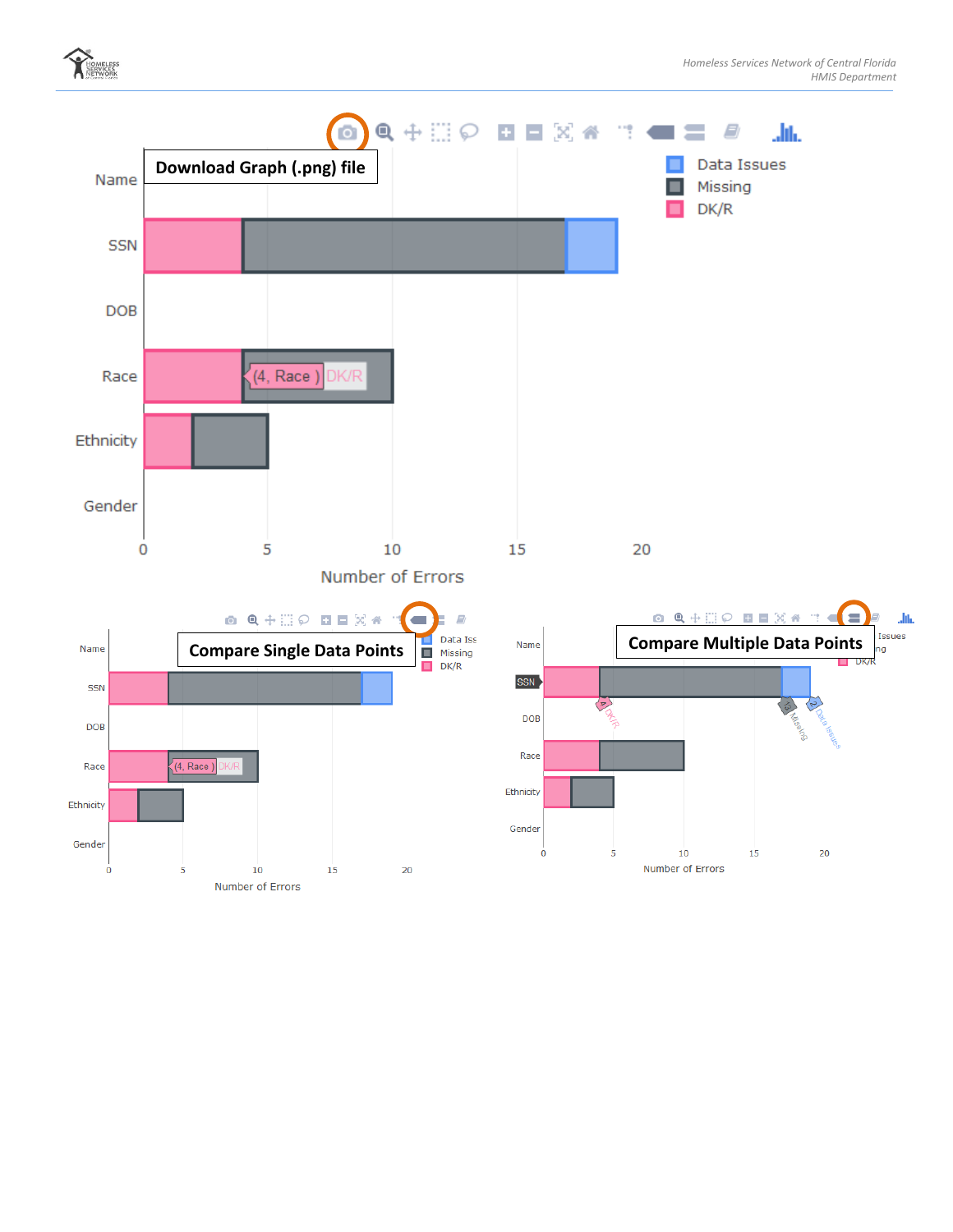

#### **Summary Page**

| Explore your Annual Performance Report<br>Summary                             | Data Quality<br>Clients Served        | Client Demographics<br>Other Data<br>Scorecard<br>About                                |  |  |  |
|-------------------------------------------------------------------------------|---------------------------------------|----------------------------------------------------------------------------------------|--|--|--|
| <b>OMELESS</b>                                                                | <b>Provider Name</b><br>Provider Type | ਨਿਸ਼ਟਰਪਾ <sup>ਰ</sup> ਅਤੇ ਪਹਿੰਦੀ<br>PH - Rapid Re-Housing<br><b>Total Clients: 562</b> |  |  |  |
| Upload Your APR to Analyze:<br>Choose .zip file                               |                                       | Once you load your CoC APR file<br>your DATA is ready to view!                         |  |  |  |
| <b>BROWSE</b><br>CSV-APR_2017_RRH_1536928264969.zip<br><b>Uploed complete</b> |                                       | <b>Click Each Tab for Details</b>                                                      |  |  |  |

The Summary Page shows provides us with:

- Provider Name.
	- o Q4a Project Name
- Provider's Service Type.
	- o Q4a Organization ID
- Total Clients Served by the Provider for the time period the APR was run on.
	- o Q5a Total Number of Persons Served

The different kinds of Provider Service Type are:

- "Emergency Shelter"
- "Transitional Housing"
- "PH Permanent Supportive Housing"
- "RETIRED"
- "Services Only"
- "Other"
- "Safe Haven"
- "PH Housing Only"
- "PH Housing with Services"
- "Day Shelter"
- "Homelessness Prevention"
- "PH Rapid Re-Housing"
- "Coordinated Assessment"

"Street Outreach"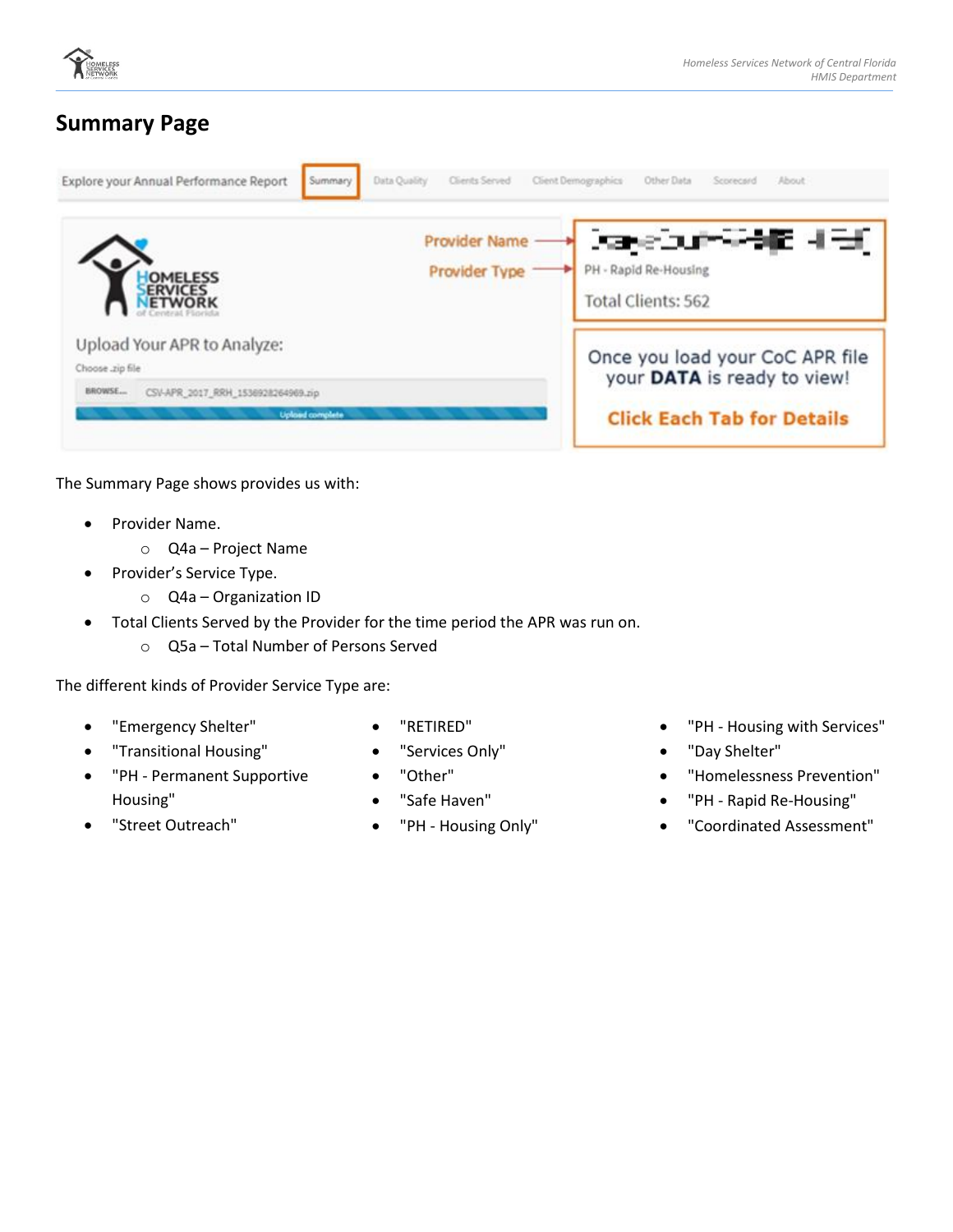

#### **Data Quality**

Name

**SSN** 

**DOB** 

Race

Ethnicity

Gender

0

#### Personal Identity Information

The data visualized comes from the APR – Q6a – Data Quality: Personally Identifiable Information

This section reflects the agency's performance in regards to data quality of their client's personal information such as the clients Name, SSN, Date of Birth, Race, Ethnicity and Gender. Data Quality of a client's PII mainly reflects whether there are irregularities within the data field (Data Issues), whether client's information is missing (Missing) or whether the client doesn't know the answer to a respective data field or outright refused to give and answer to a data field (DK/R).

Since we strive to make our Data Quality better so that we can generate more meaningful reports we visualize the overall data quality PII score on a colored gauge.

| Score     | Reason                                           |
|-----------|--------------------------------------------------|
|           | Your data is amazing, keep up the good work.     |
| $1 - 30$  | Data quality isn't so bad, few checks would      |
|           | correct the situation at hand.                   |
| $30 - 50$ | Data quality needs your attention before things  |
|           | start turning south.                             |
| 50-100    | Serious problems in your data quality. Immediate |
|           | fixes are recommended.                           |



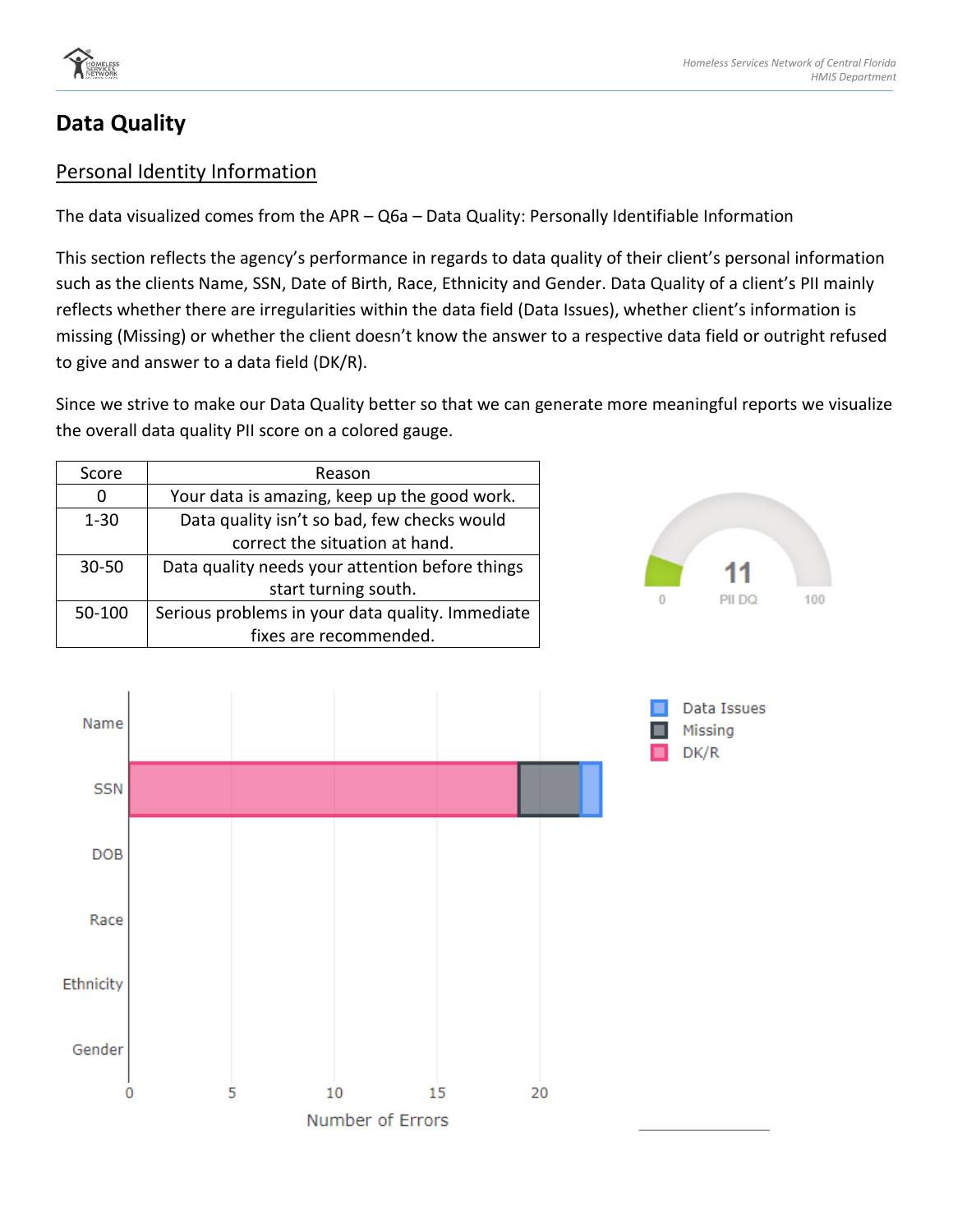

#### Universal Data Elements

The data visualized comes from the APR – Q6b – Data Quality: Universal Data Elements

This section reflects the agency's performance in regards to data quality of their client's universal information, i.e. there are errors based on inconsistent or system identified incorrect information entered into the HMIS. Universal data elements are categorized into the following categories: Veteran Status, Entry Date, Head of Household Relation, Client Location and Disabling Condition.

These fields are very importing towards reporting and helping clients getting housed. Data issues in these fields calls for immediate fixes to be performed on client's data. If errors still persists after fixes are done, please contact the HMIS team for assistance.

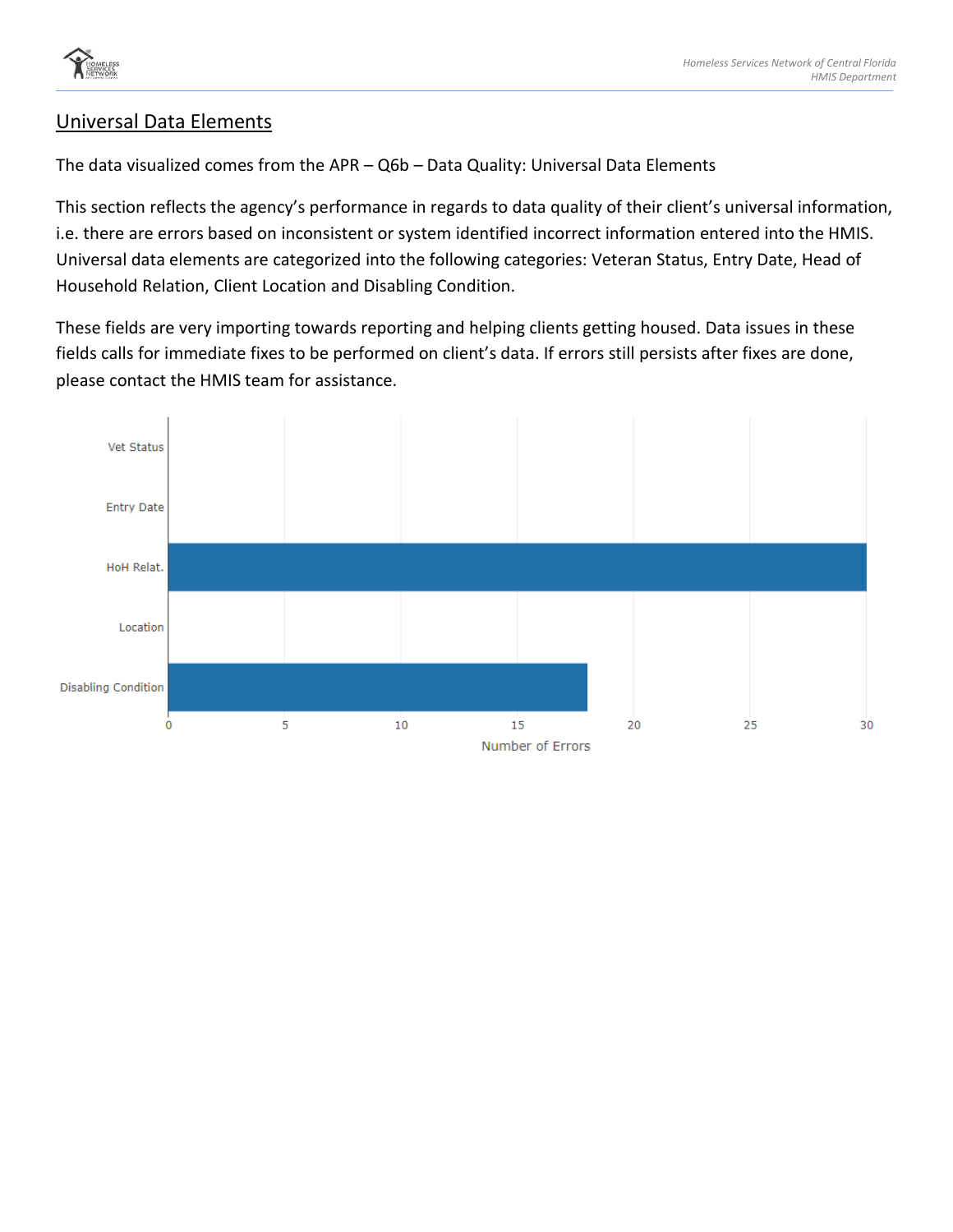

#### Income and Housing

The data visualized comes from the APR – Q6c – Data Quality: Income and Housing Data Quality

This section reflects the agency's performance in regards to data quality of their client's income and housing destination. Our main priority of focus in regards to data quality in HMIS is the Clients Income data.

One way to keep the data quality under check is by keeping the clients Income up to date, follow-ups on the annual assessments of a client need to be conducted on time.

# Data Quality for Income and Housing Data Quality: 74.39%

The above percentage is a score that shows your agency's data quality in regards to Income and Housing data of clients in the HMIS system.



The Entry gauge represents the percentage of error rate in the client's income during their entry phase.



The Annual gauge represents the percentage of error rate in the client's income during their annual assessments.



The Exit gauge represents the percentage of error rate in the client's income during their exit phase.

The bar graph below represents the **number of errors in the system** that suffer from Income and Housing DQ errors (i.e. one client could have multiple errors regarding Income and Housing)

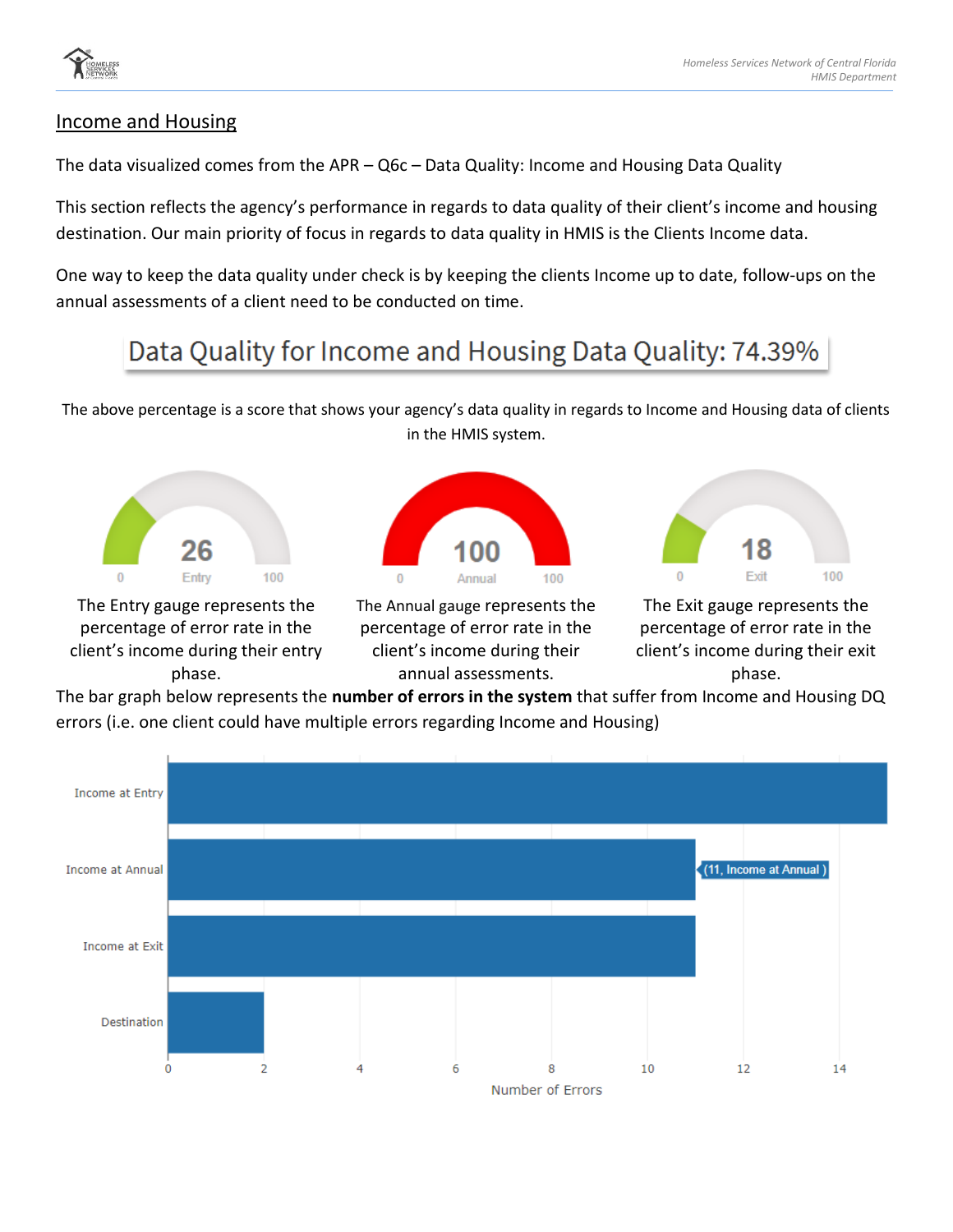

#### Chronic Homelessness

The data visualized comes from the APR – Q6d – Data Quality: Chronic Homelessness

This section reflects the agency's performance in regards to data quality of their client's chronic status.

(………..)

| Score     | Reason                                           |
|-----------|--------------------------------------------------|
|           | Your data is amazing, keep up the good work.     |
| $1 - 30$  | Data quality isn't so bad, few checks would      |
|           | correct the situation at hand.                   |
| $30 - 50$ | Data quality needs your attention before things  |
|           | start turning south.                             |
| 50-100    | Serious problems in your data quality. Immediate |
|           | fixes are recommended.                           |

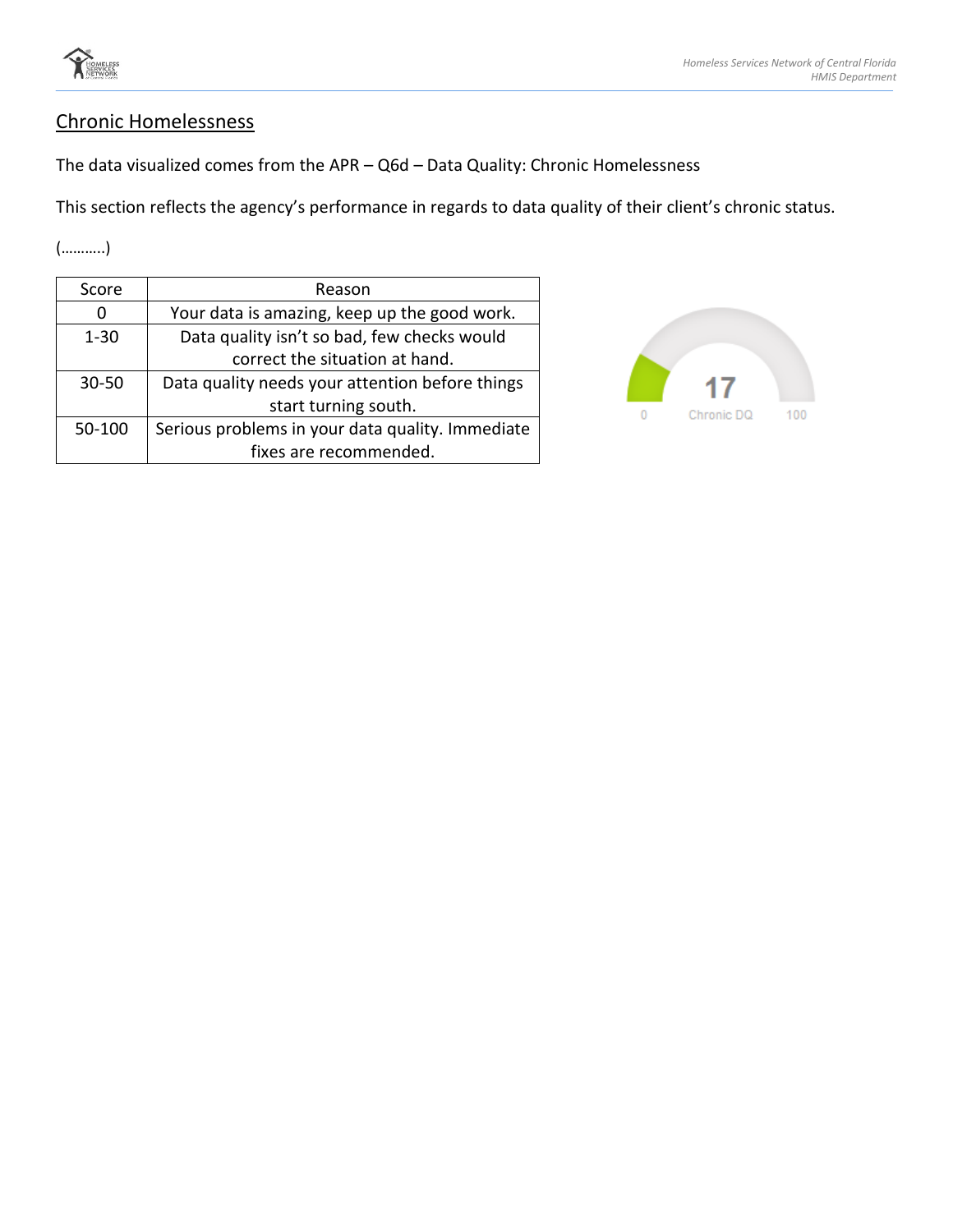#### Timeliness

The data visualized comes from the APR – Q6d – Data Quality: Timeliness

This section reflects the agency's performance in regards to timeliness of data entry of client's data into the HMIS system at the time of client's entry into the program and exit of the program.

Entry Records are clients that have entered into the program within the time period the report was run, while the Exit Records are clients that have exited out of the program within the time period the report was run.

We require timely updates to client's data and state a 3 day period as an "in-time update" of client's data, since clients' entry/exit from the system.



#### Timeliness of Data Entry after 3 days:

Timeliness of Data Entry within 3 days:

Percentage of Client Records NOT entered in Time: 65.09 %

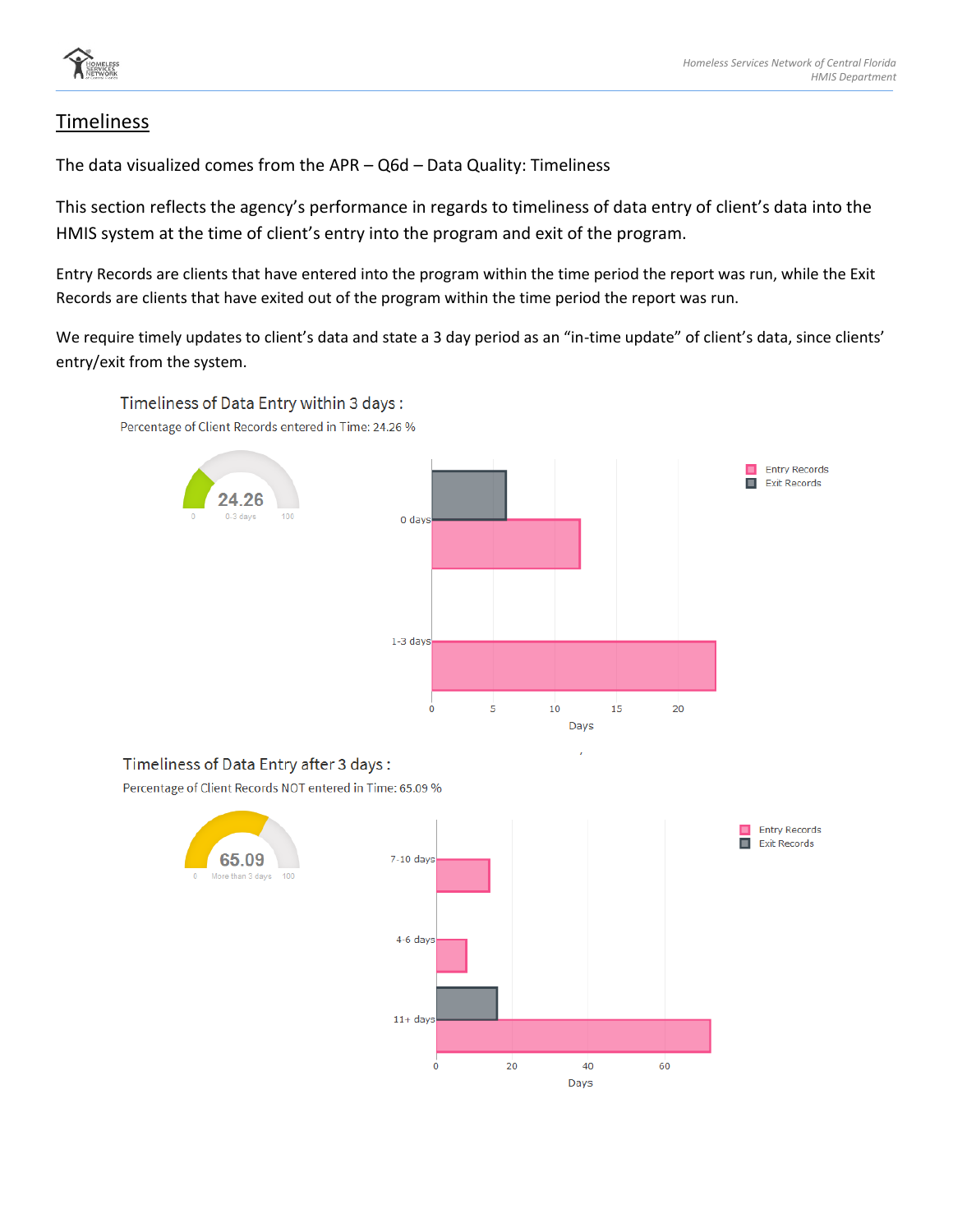

#### **Clients Served**

#### Clients Served

The data visualized comes from the APR – Q5a - Clients Served

This shows the total number of clients served for the time period of the report, out of which we visualize the clients that are still being served by the agency versus those clients who exited from the service provided by the agency for the time period of the report.

# **Total Clients Served: 169**

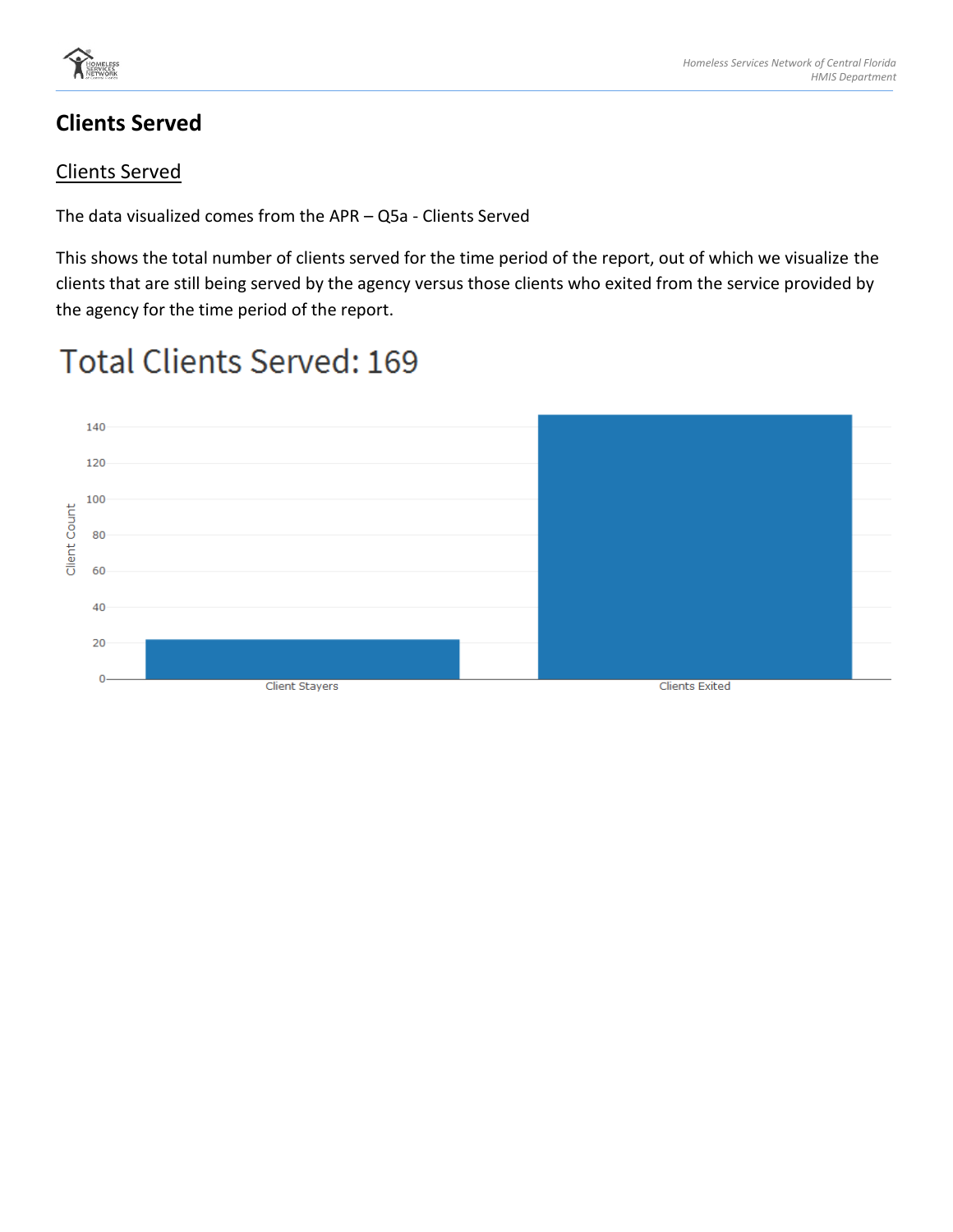

#### Chronically Homeless Served

The data visualized comes from the APR – 26b – Number of Chronically Homeless Persons by Household

The numbers are bifurcated by client's gender and age.

- Q26c Gender of Chronically Homeless Persons
- Q26d Age of Chronically Homeless Persons

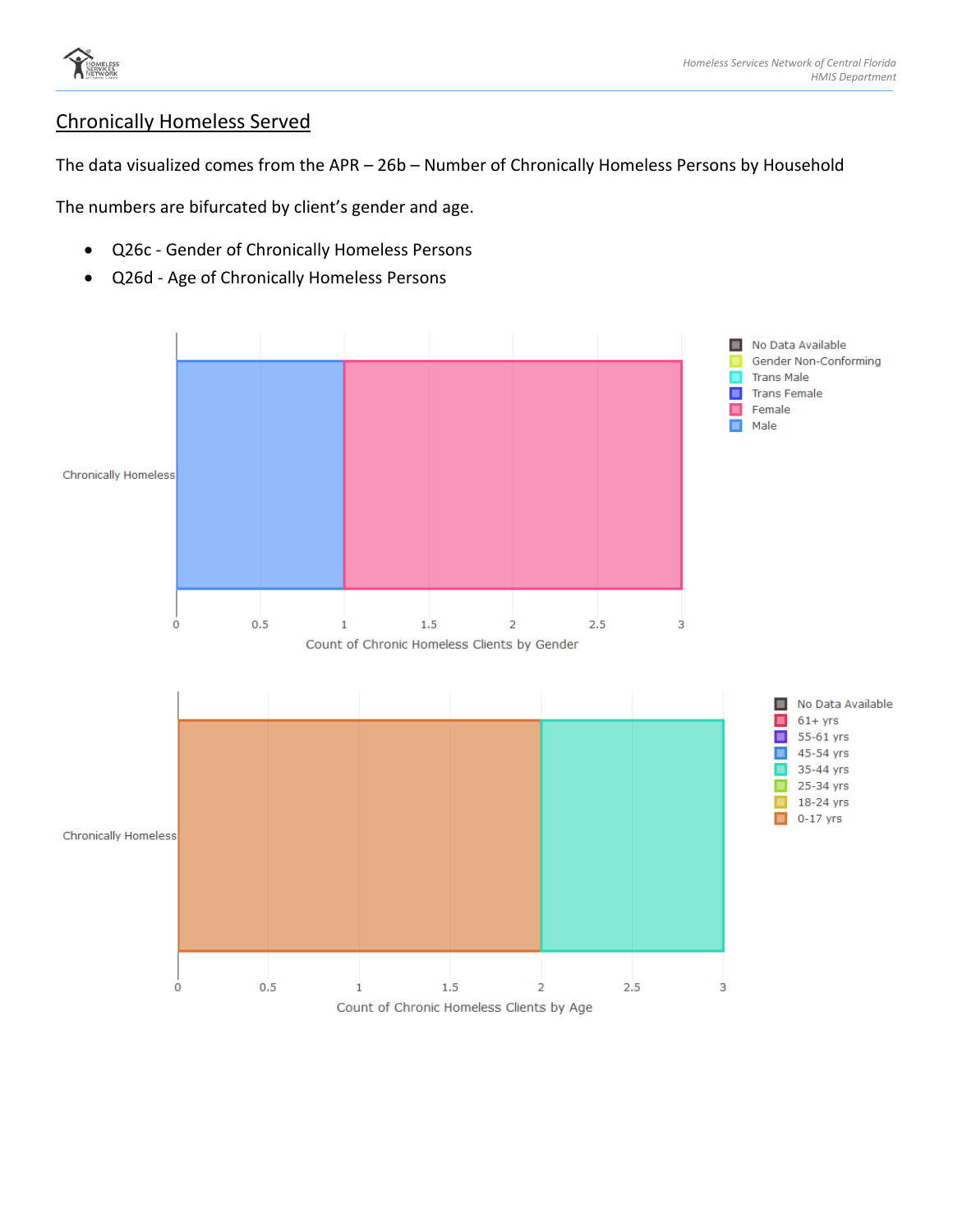#### Unemployed Served

The data visualized comes from the APR – 16 - Cash Income - Ranges

The percentage of unemployed clients are the total adult clients served by the agency who do not have a source of income, while the percentage of employed clients are the total adult clients served by the agency who have a source of income or multiple sources of income.

Percentage of Unemployed Clients Served at Entry: 25 %

Percentage of Employed Clients Served at Entry: 71.15 %

If assessments regarding client's income status are conducted on a regular basis, we would have more consistent data in HMIS.



This section focuses on the adults who have a source of income and are distributed based on their income ranges (Q16) and their sources of income (Q18)



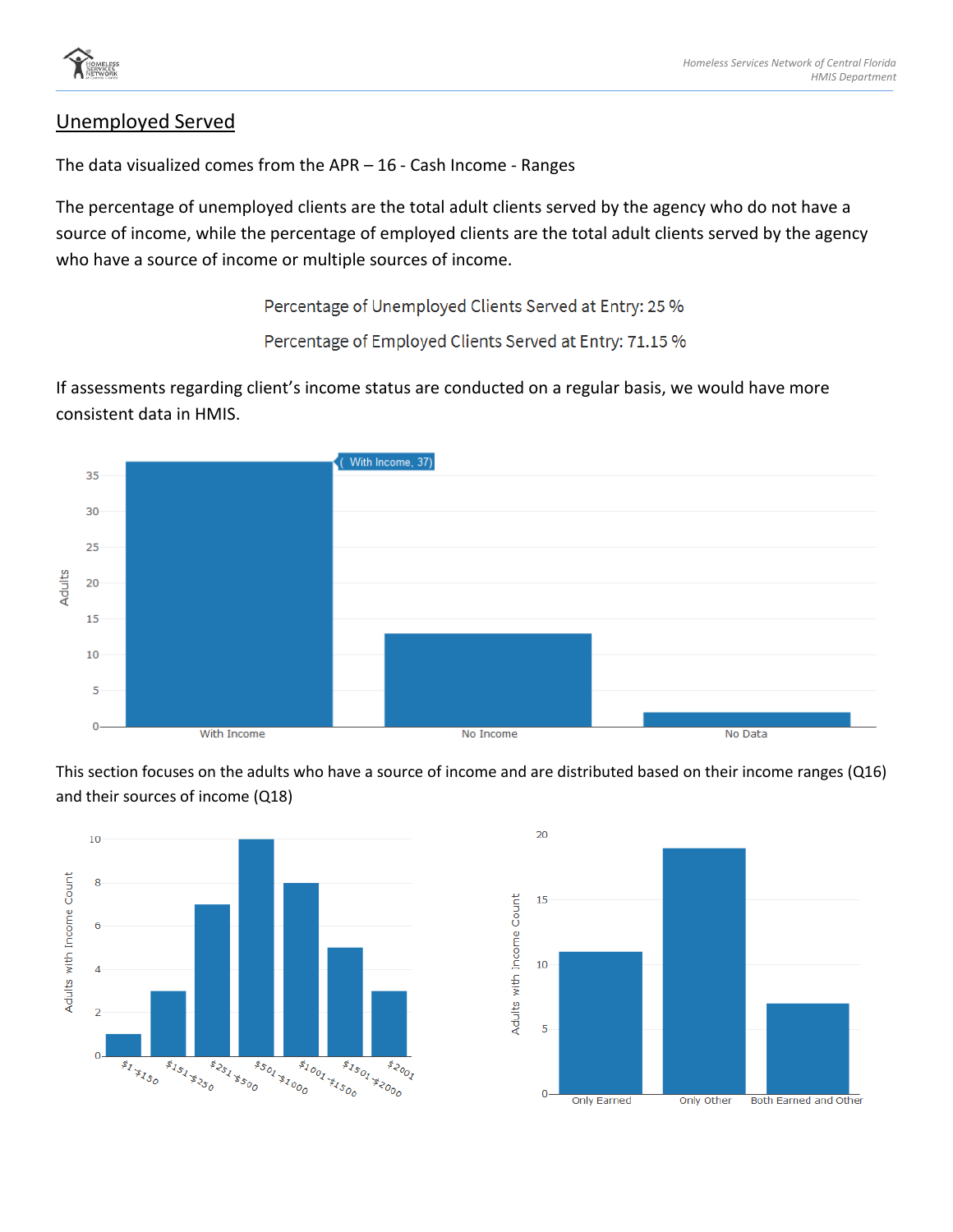

### **Client Demographics**

This section shows the demographic of clients served by the agency based on generic client information like Age, Gender, Race, and Ethnicity

#### Age

# 52 Adults and 117 Youth served

Clients aged 0-18 are considered as Youth, while clients aged 18-62+ are considered as Adults.



#### **Gender**

The age group are further sub grouped based on client's gender.

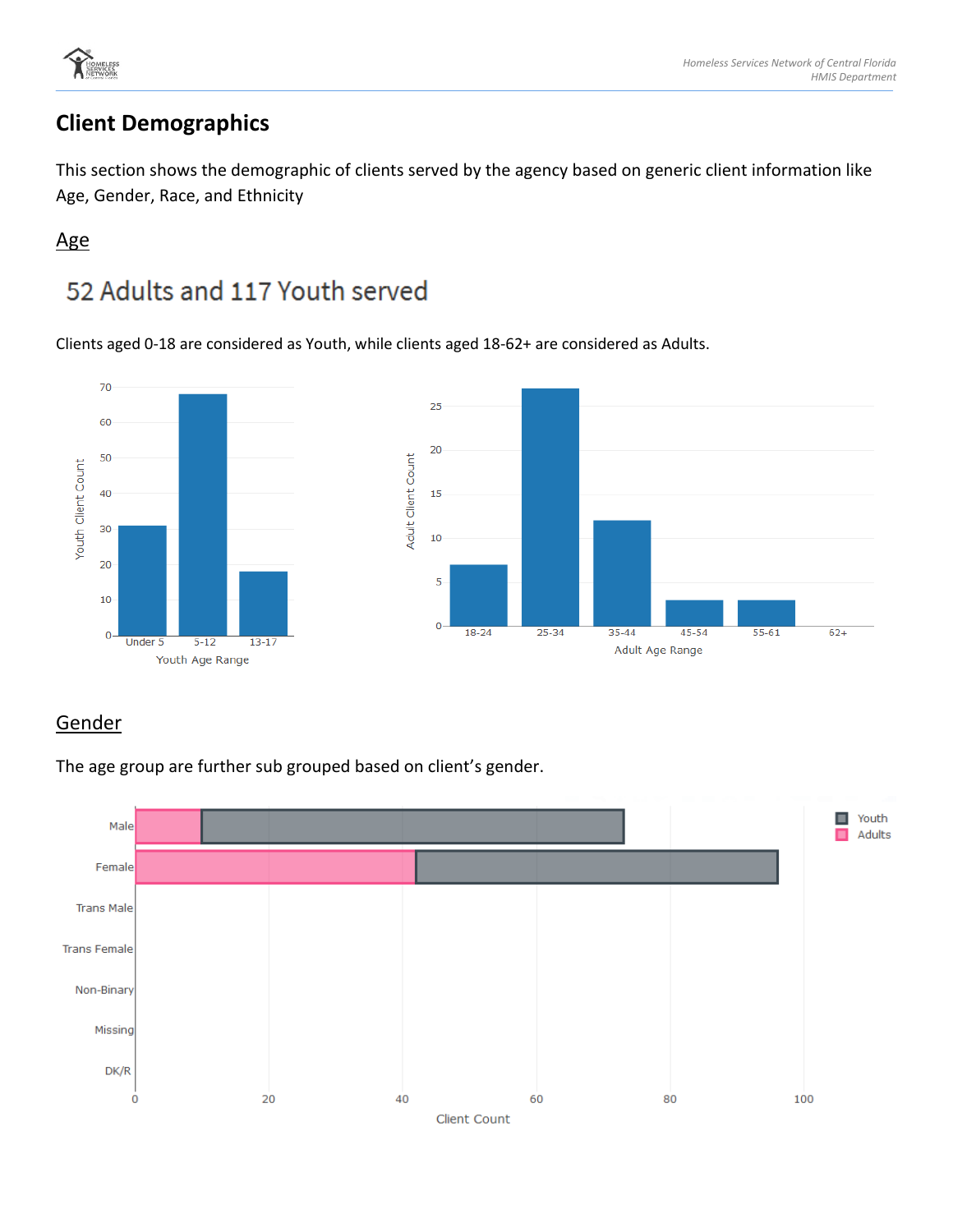

**Race** 



#### **Ethnicity**

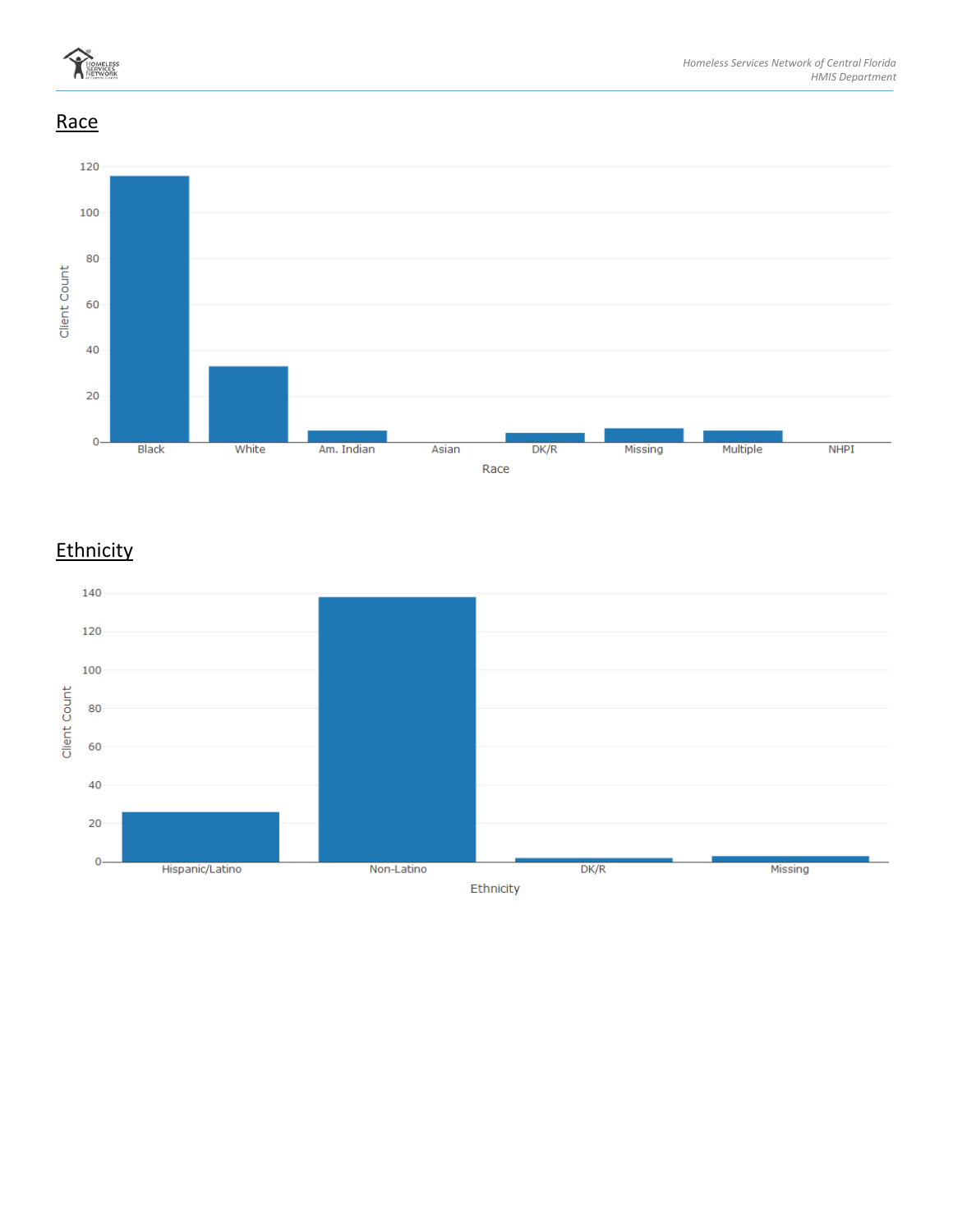

#### **Other Data**

#### Client Count

The data visualized comes from two tables of the APR

Red Line – Table 7b looks at persons served at a point in time which is the last Wednesday of January, April, July, and October

Blue Line –Table 8b looks at households served at a point in time which is the last Wednesday of January, April, July, and October

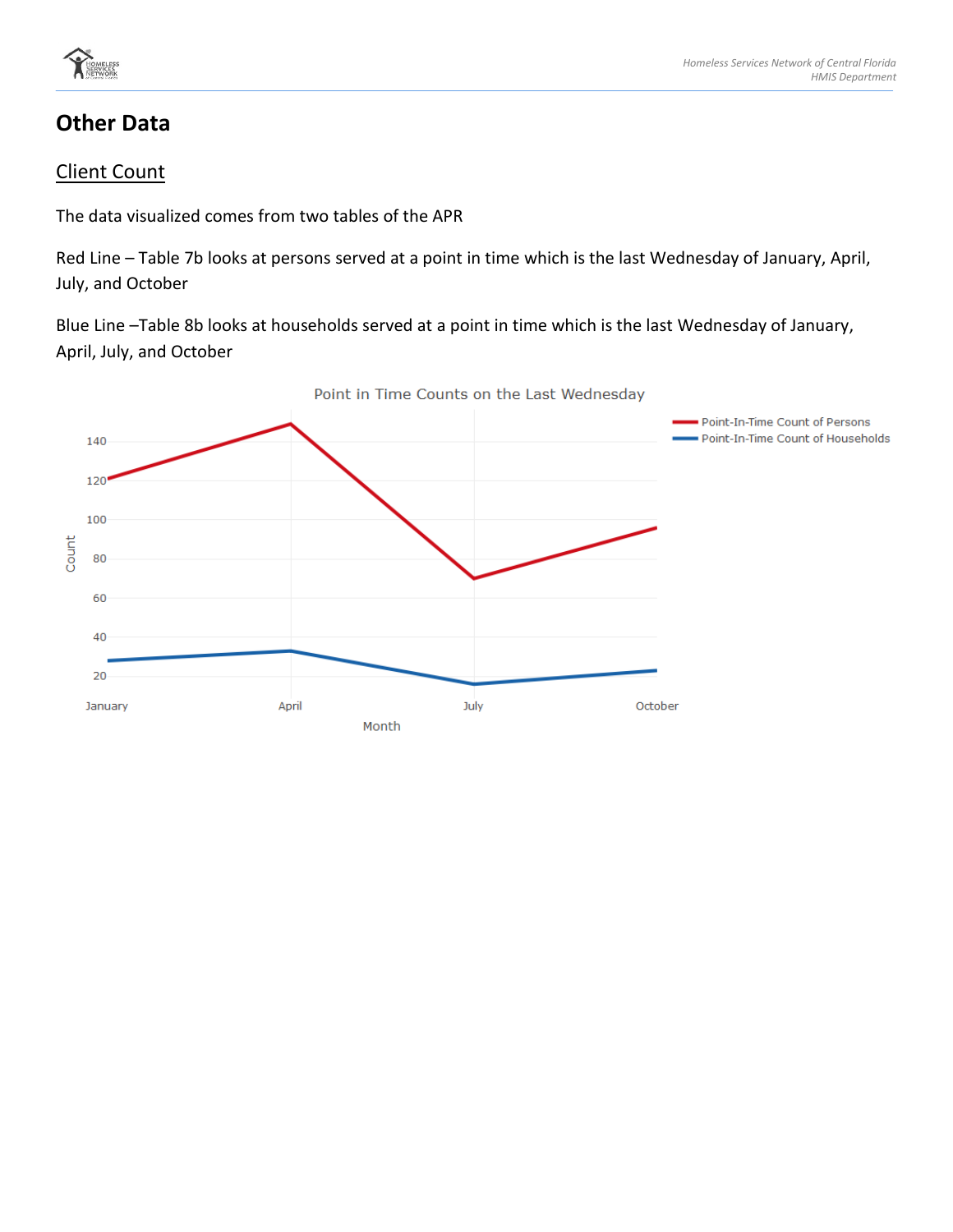

#### Disabilities

The data visualized comes from the APR – Q13a1 – Physical and Mental Health Conditions at Start

Recipients report on the conditions and disabilities of persons served in these tables during the reporting period. These include: mental illness, alcohol abuse, drug abuse, chronic health condition, HIV/AIDS and related diseases, developmental disability, and physical disability. The information on conditions are to be based on latest project stay. A person may have more than one condition; therefore, the tables are not unduplicated (i.e. a person may be counted as having a disability as well as Alcohol Abuse for instance).

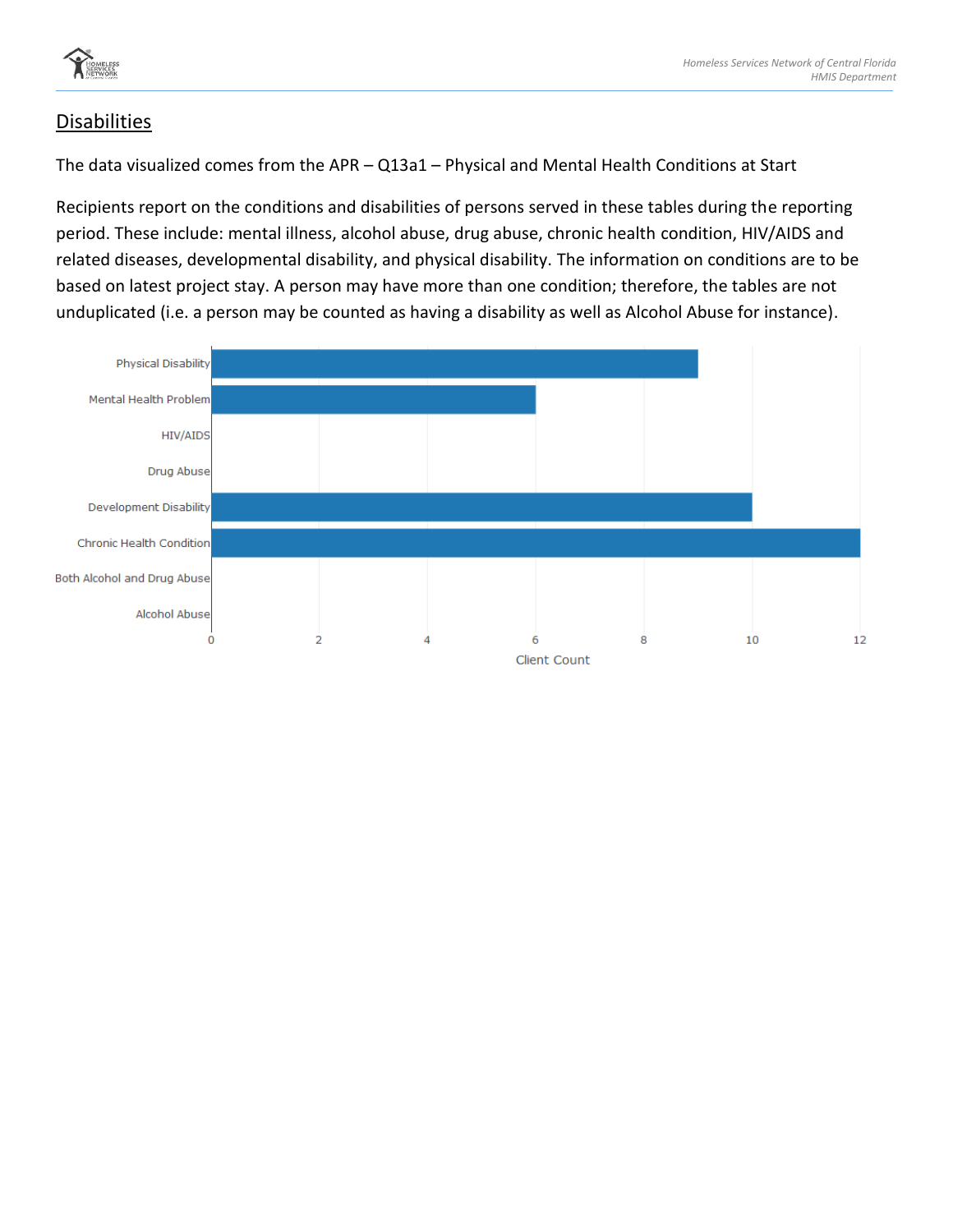

#### Living Situations

The data visualized comes from the APR – Q15 – Living Situation

The living situation table reports on the living situation of adults and heads of households immediately prior to entering the project. The table is broken into three categories: homeless situation, institutional settings, and other locations.

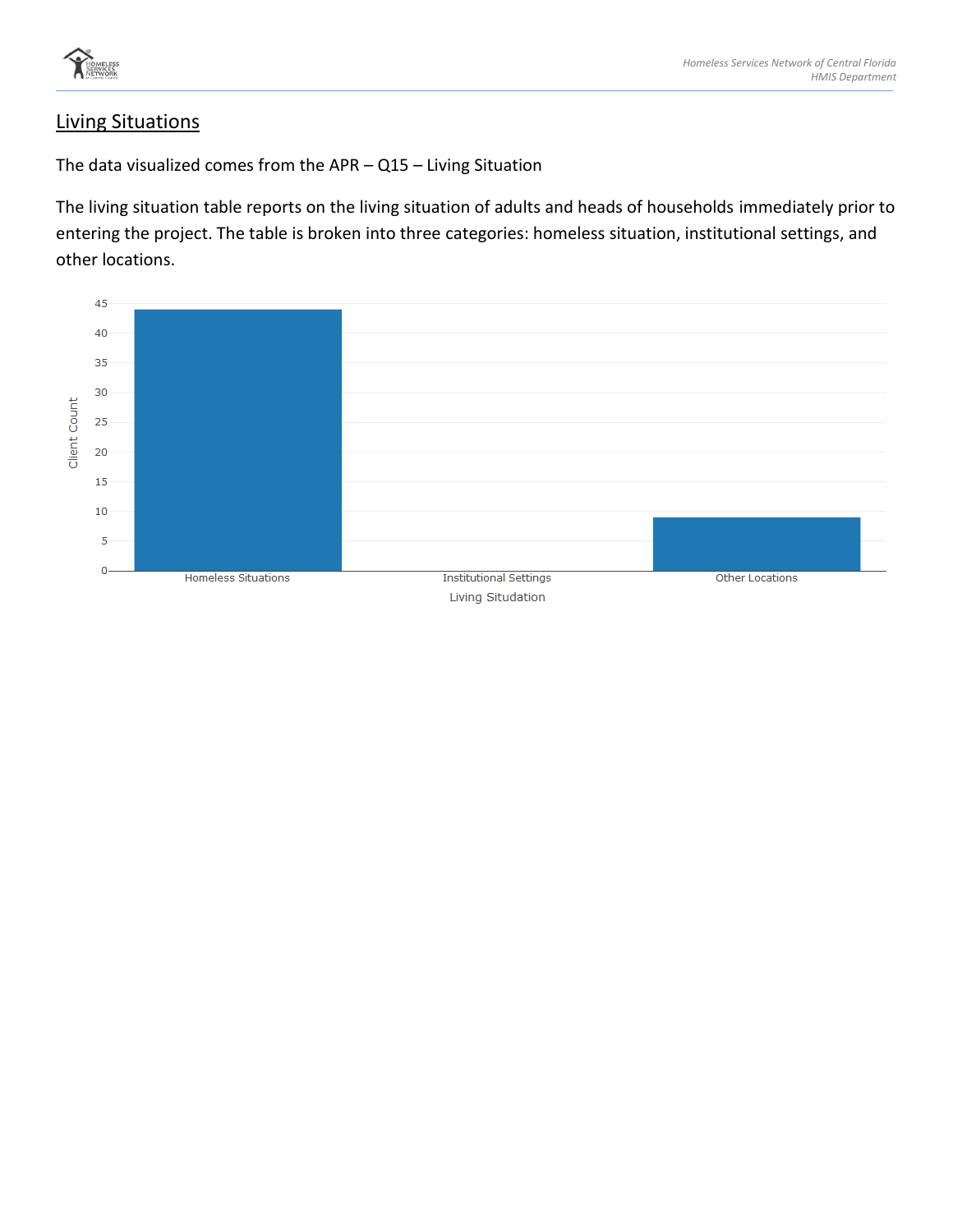

#### Income Sources

The data visualized comes from two tables:

- APR Q19a3 Client Cash Income Change Income Source by Start and Latest Status/Exit.
- APR Q17 Cash Income Sources.

The gauge represents the Performance measure of the Percent of adults who have a source of income and have shown an increase in their income.



The bar chart reports on the specific sources of income that each person received (This is also tied with APR Q16 – Income Ranges). A person may have more than one income source–therefore, the tables are not unduplicated. Instead, it reports on the number of adults with income that were included in the entry, annual assessment, and exit groups so as to calculate percentages of persons with a single source as may be needed.

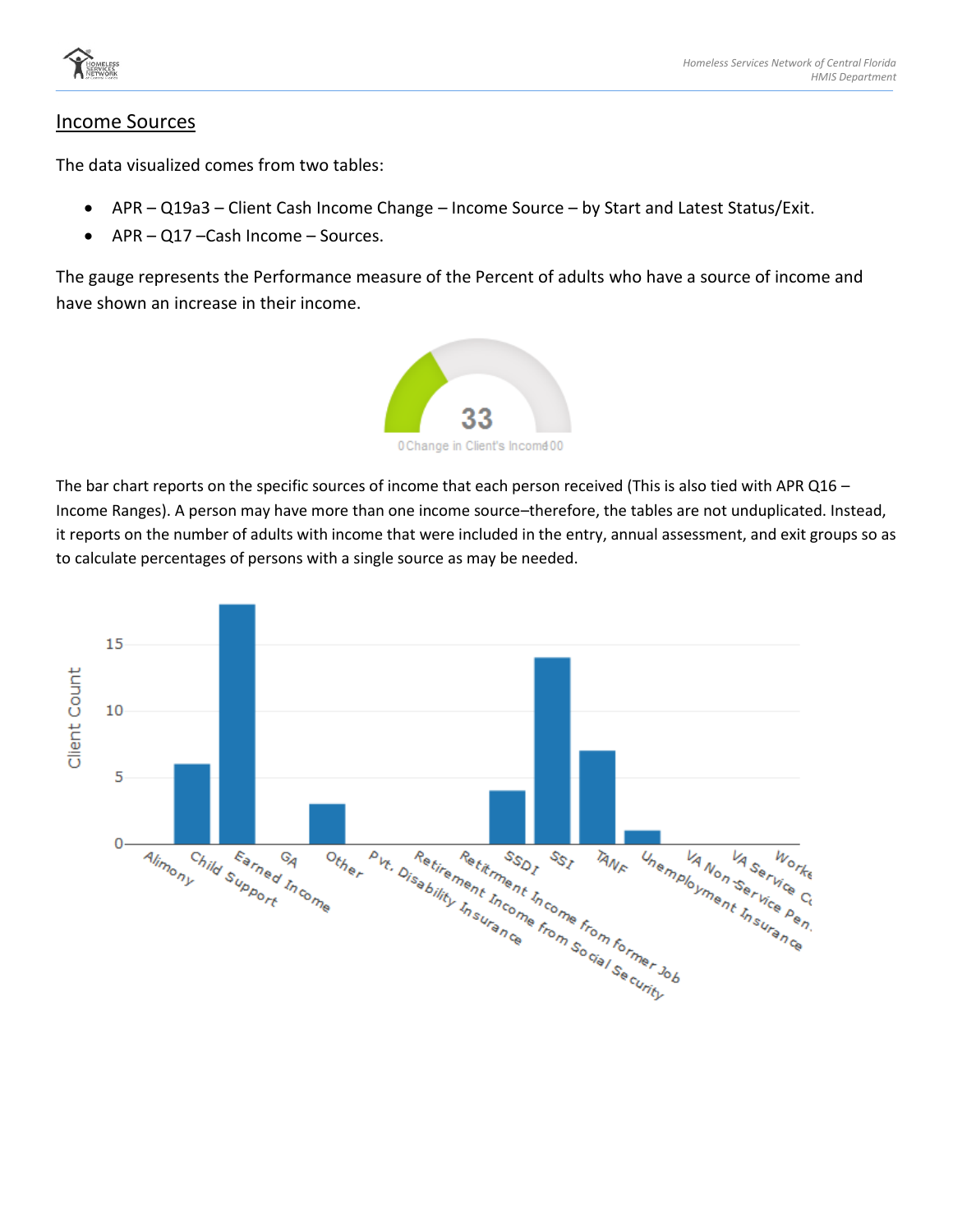

#### Non-Cash Benefits

The data visualized comes from the APR – Q20a – Type of Non-Cash Benefit Source

Visualizes the type of non-cash benefits received by a client.

- SNAP Supplemental Nutrition Assistance Program (Previously known as Food Stamps)
- TANF Child Care Services
- TANF Xport TANF Transportation Services
- WIC Special Supplemental Nutrition Program for Women, Infants, and Children
- Other Source
- Other TANF-Funded Services

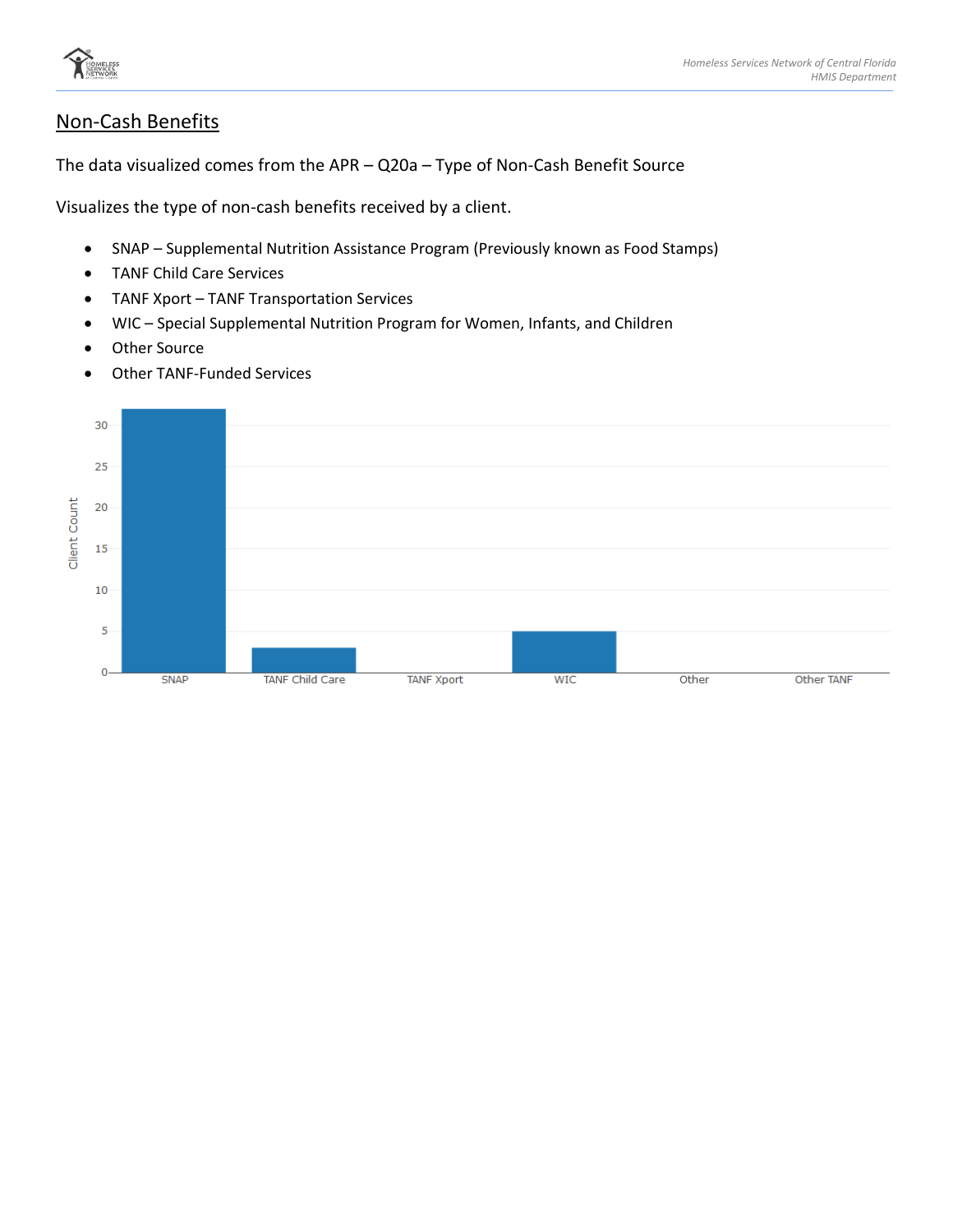

#### Health Insurance

The data visualized comes from the APR – Q21 – Health Insurance

The table is split into two parts:

- Number of Sources for Health Insurance Whether client has health insurance or not, and if they do, the number of sources the client is insured.
- Sources of Health Insurance Out of the clients that have health insurance, we visualize the sources of income. The data represented here is unduplicated (i.e. a client can have multiple sources for health insurance)

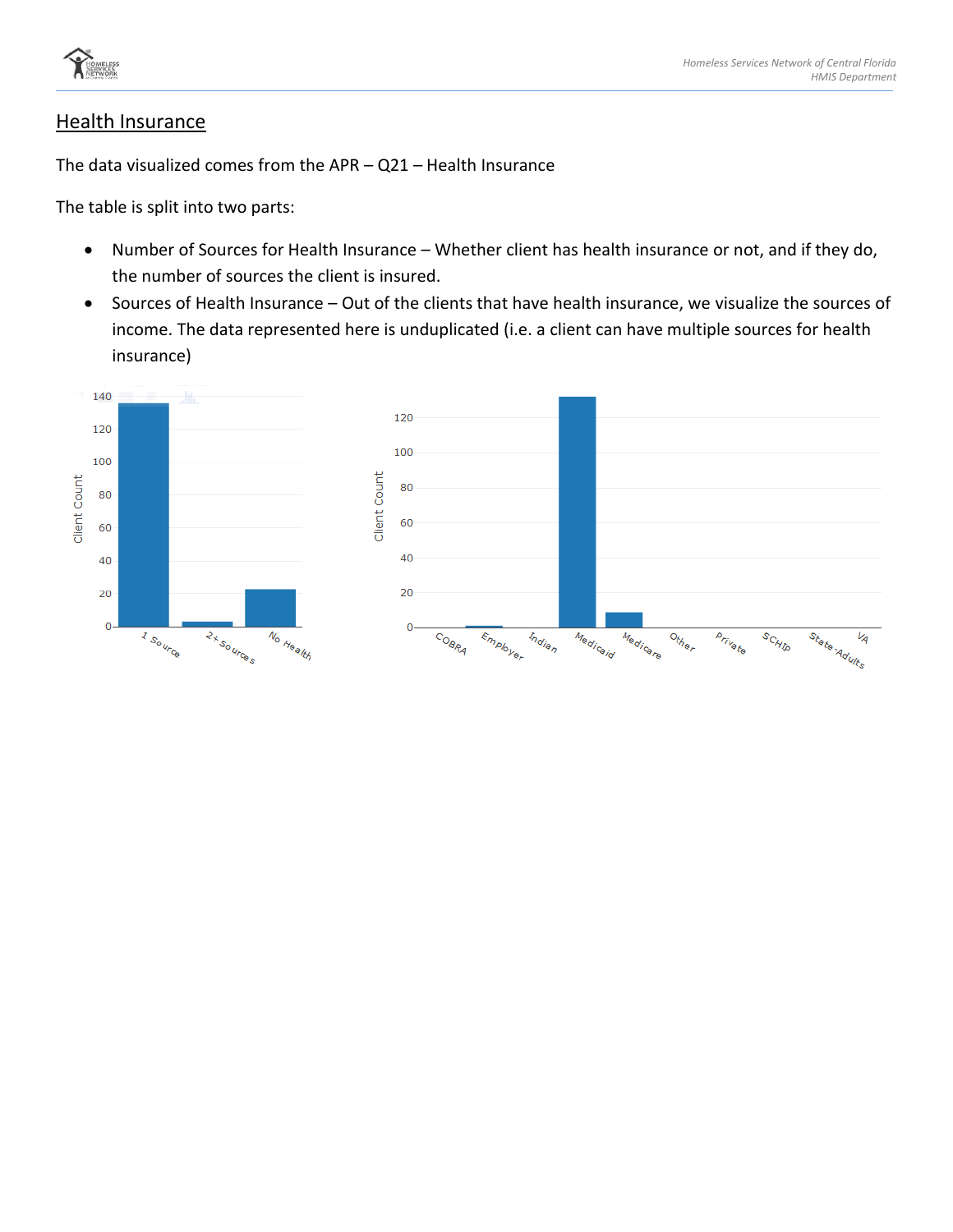

#### Length of Participation

The data visualized comes from the APR – Q22a1 – Length of Participation – CoC Projects

This question identifies the length of participation of persons served in the project based on their last episode of service/housing in the project. Participation accounts for all the days a person was in the project–even if some of those days occurred prior to the reporting period. The leavers' column reports on the days from intake to the date of exit while the stayers' column reports the days from intake until the last day of the reporting period.

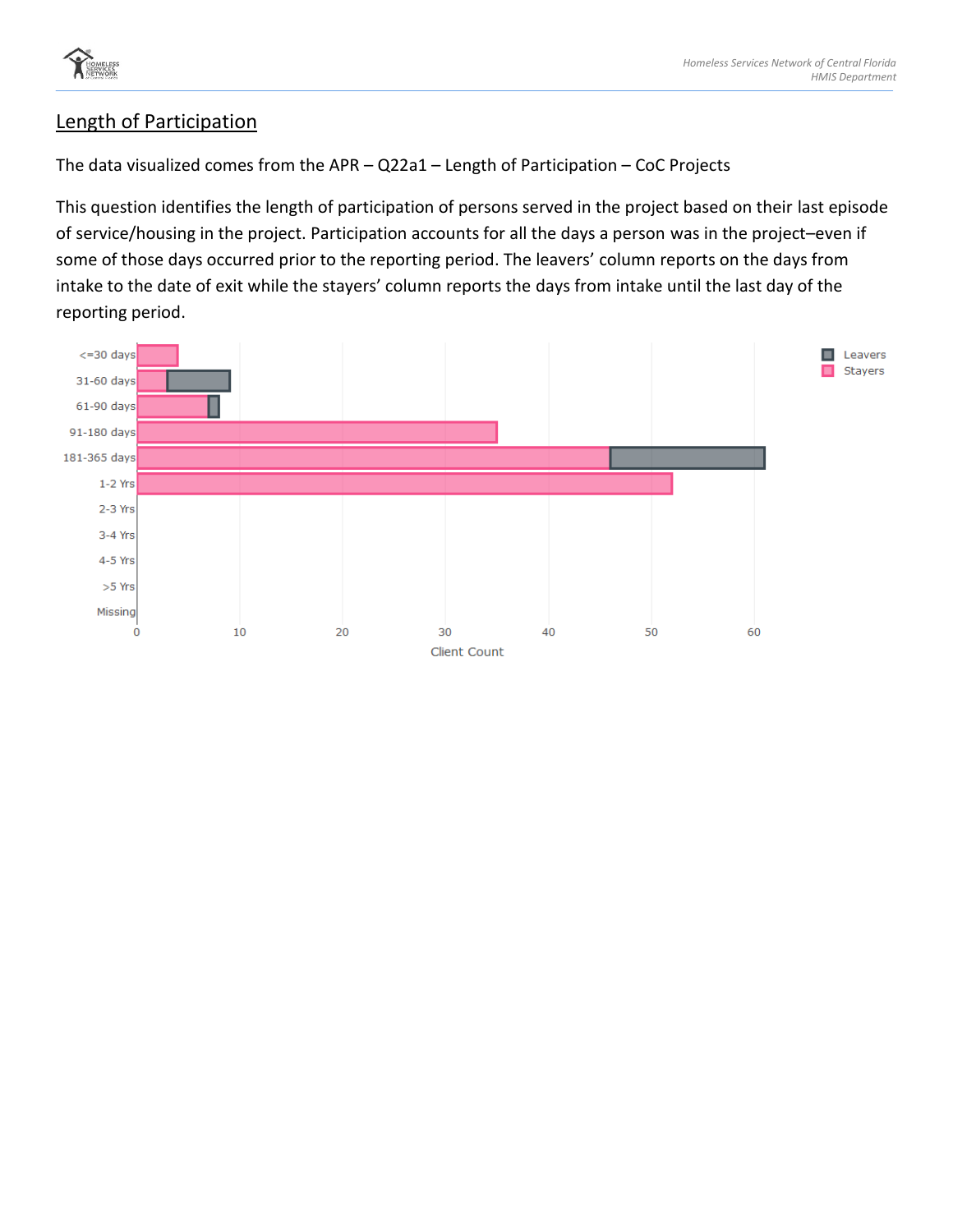

#### Exit Destination

The data visualized comes from:

- APR Q23a Exit Destination More than 90 Days
- APR Q23b Exit Destination –90 Days or Less

We use the subtotal counts of clients who have exited to certain destinations, which are Permanent Destinations, Temporary Destinations, Institutional Destinations or Other Destinations.

Clients exiting to permanent destinations: 68.18%

This percentage represents the number of the agency's' clients that have left to a Permanent Destination for the time period of the report.



The bar chart is a graphical representation of the Exit Destination the clients have exited to.

The retention score is a percentage of total clients served that have left to a positive destination/permanent destination and excludes clients that have been deceased

#### Retention Score: 95.86 %

The pie chart represents the Percentage of Retained clients (Blue), Percentage of Clients who have a Positive Exit (Orange) and Percentage of Clients who have a Negative Exit (Green).

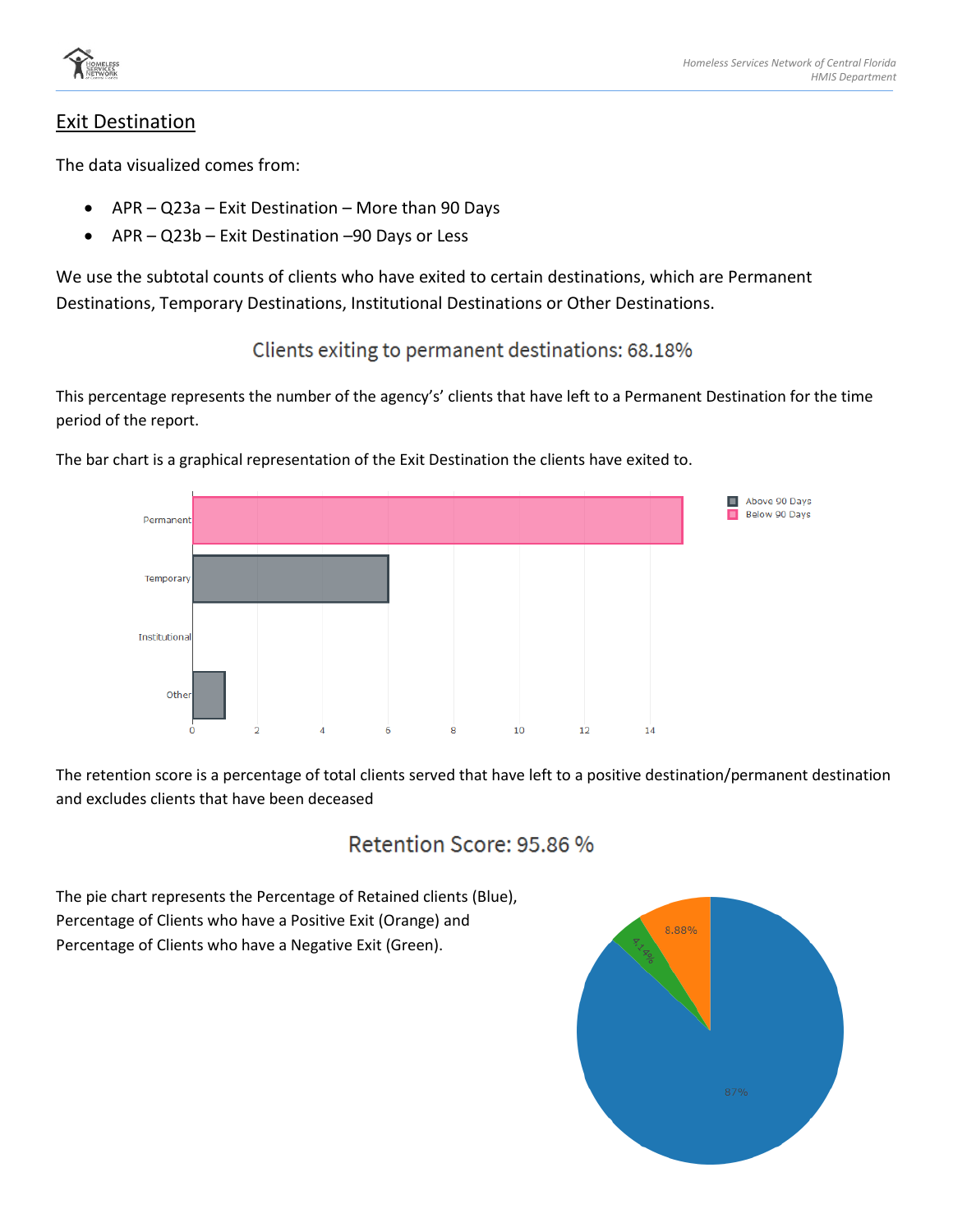

#### Length of Time

Only shows for RRH Projects

The data visualized comes from the APR – Q22c – Length of Time between Project Start Date and Housing Move-in Date.

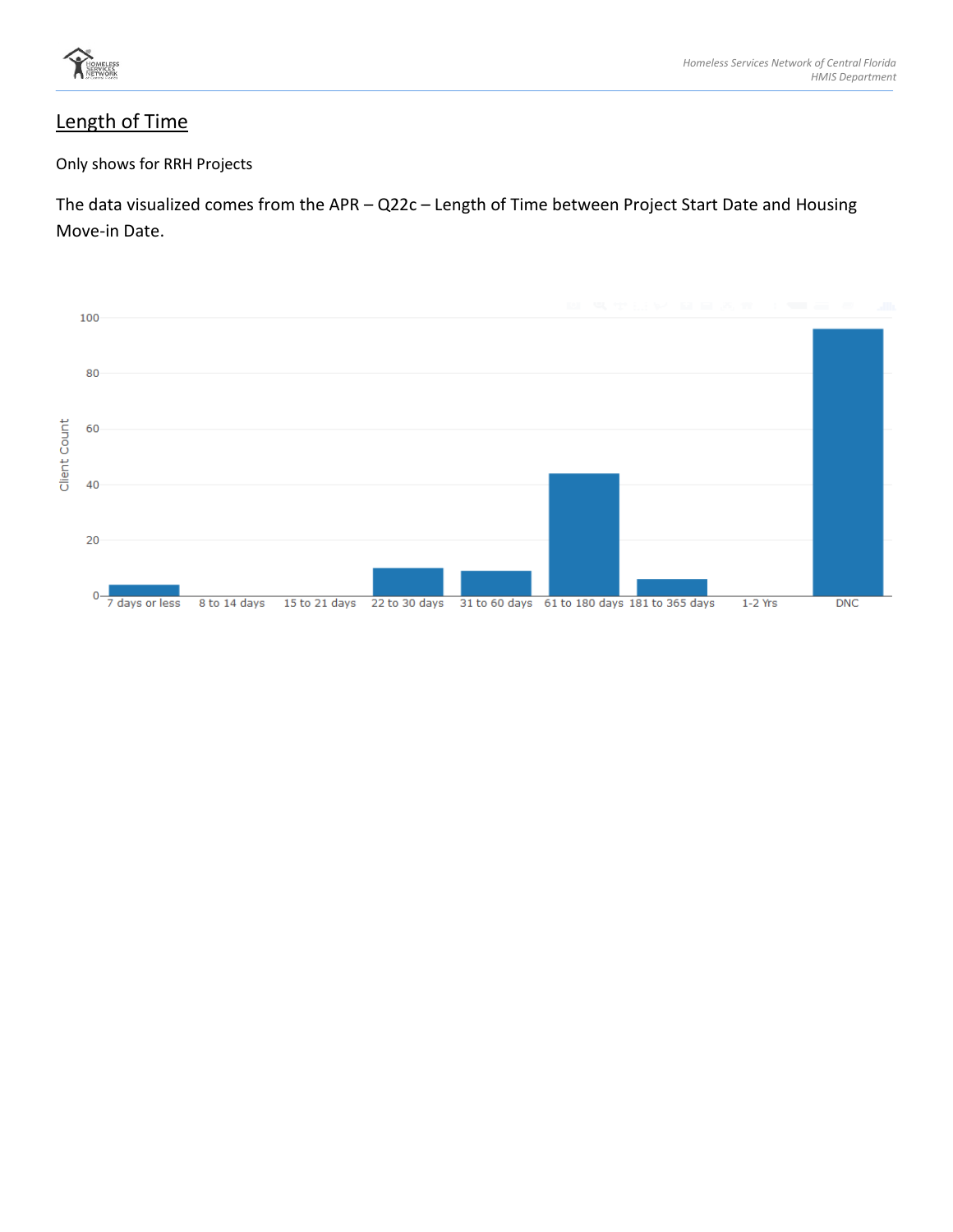

#### **Scorecard**

The scorecard is an evaluation of the Agency's performance scored across a CoC wide benchmark. The benchmarks are set on the Data Quality and Project Performance Measures of the Agency.

Each benchmark is further divided into different rating factors that improve Agency's Data Quality and Project Performance. Each rating factor is evaluated to a percentage, out of which we evaluate a score to the Agency based of a CoC wide benchmark.

For instance, the table below shows the Agency scored a 5.2 out of 6.5 (CoC wide benchmark) on its Data Completeness in respect to the Agency's Data Quality.

#### Data Quality

| <b>Description/Rating</b><br>factor | ô<br><b>Data Source</b>                                                           | ÷ | <b>Evaluation</b><br>(%) | Benchmark $\triangleq$ | Agency's<br>Score* |
|-------------------------------------|-----------------------------------------------------------------------------------|---|--------------------------|------------------------|--------------------|
| <b>Timeliness</b>                   | APR 6e - DQ: Timeliness % of records between 0-3 days                             |   | 24.26                    | 8                      | $\mathbf{0}$       |
| Data Completness                    | APR 6a - DQ: Personally Identifiable Information Overall Score % of Error<br>Rate |   | 17                       | 6.5                    | 5.2                |
| Data Completness                    | APR 6b - DQ: Universal Data Elements Overall Score % of Error Rate                |   | 14                       | 6.5                    | 3.9                |
| Income (Entry)                      | APR 6c - DQ: Income and Housing Data Quality (Entry) % Error Rrate                |   | 15                       | 0.5                    | 0.3                |
| Income (Annual)                     | APR 6c - DQ: Income and Housing Data Quality (Annual) % Error Rate                |   | 100                      | 1.5                    | $\mathbf{0}$       |
| Income (Exit)                       | APR 6c - DQ: Income and Housing Data Quality (Exit) % Error Rate                  |   | 0                        | 0.5                    | 0.5                |
| Chronics                            | APR 6d - DQ: Chronic Homelessness % Error Rate                                    |   | 17                       | 6.5                    | 5.2                |

#### Project Performance Measures

| Description/<br><b>Rating factor</b>  | Data Source                                                                                                                                                | ÷ | <b>Evaluation</b><br>(96) | Benchmark <sup>*</sup> | Agency's<br>Score* |
|---------------------------------------|------------------------------------------------------------------------------------------------------------------------------------------------------------|---|---------------------------|------------------------|--------------------|
| <b>Exits to Permanent</b><br>Housing  | APR 23a + 23b - Exit Destination (combined) Total persons exiting to positive housing<br>destinations Percentage                                           |   | 68.18                     | 20                     | 8                  |
| Increased Income and<br>earned Income | APR 19a3 - Client Cash Income Change - Income Source - by Entry and Latest Status/Exit<br>Number of Adults with Any Income (i.e., Total Income) Percentage |   | 33                        |                        |                    |